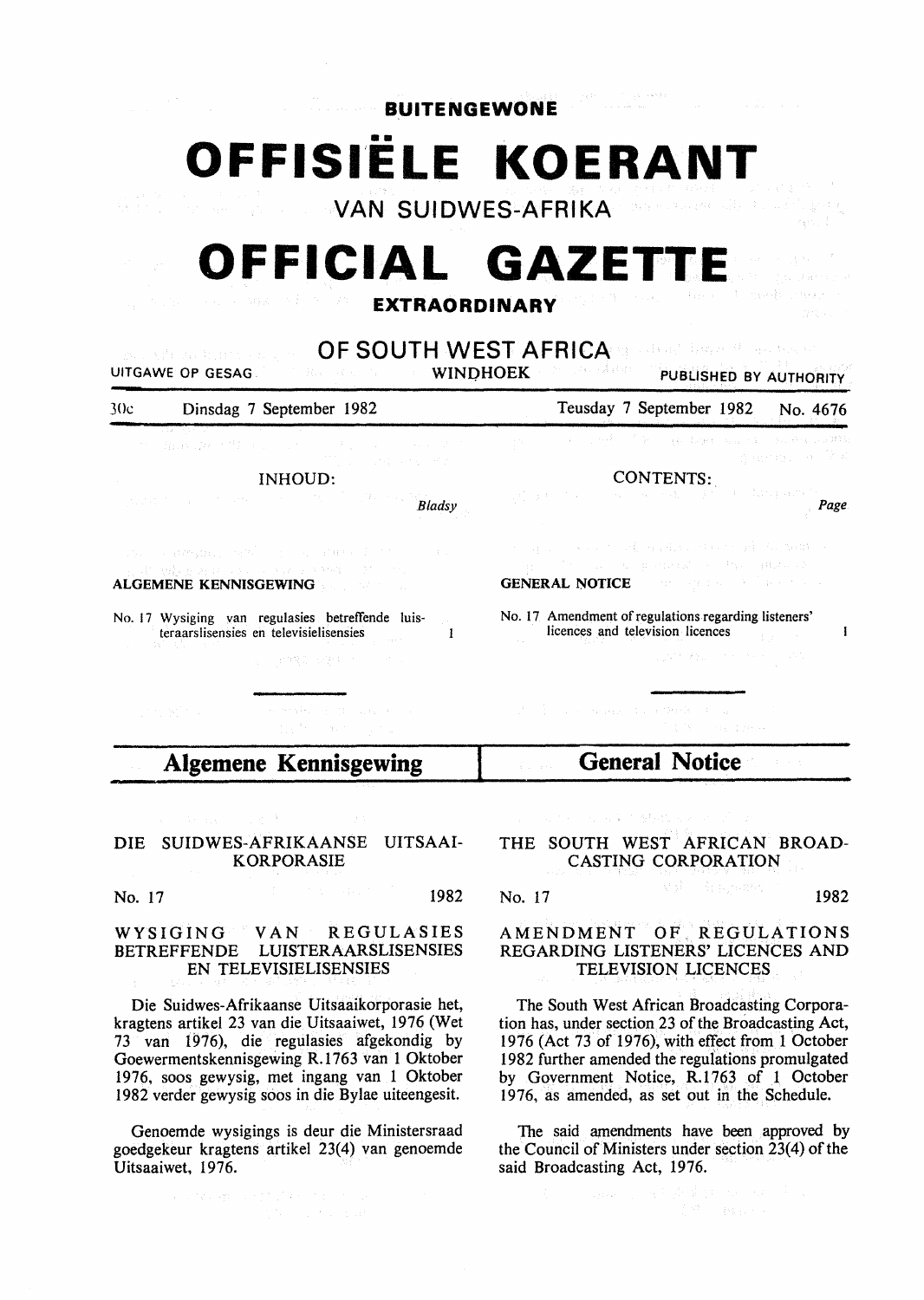BYLAE - anna)

1. Regulasie 1 word hierby gewysig deur in subregulasie (1) die omskrywing van "FM-gebied" te skrap.

2. Regulasie 4 word hierby gewysig deur die uitdrukking "paragrawe"  $1$  of  $2^{\nu}$ ; oral waar dit voorkom, deur die uitdrukking "paragraaf 1" te vervang.

bedrag "25c", .OJ;al. waar dit voorkom, deur die btilrag\_"'k4'' te v.ervang. . stitution for the amount "25c", wherever it occurs;

en and the community of the community of the community of the community of the community of the community of the community of the community of the community of the community of the community of the community of the communi

subregulasie (1) die bedrag "R2" deur die bedrag "R5" te vervang.

*5.* Paragraaf 1 van die Bylae word hierby gewysig -

- (a) deur in die eerste kolom die woorde "aan 'n persoon wat 'n woning in 'n FM-gebied bewoon" te skrap; en '' '' UNTOW BARBY.
- (b) deur in· die tweede kolom subparagrawe (a), (b), (c) en  $(d)$  deur die volgende subparagrawe te vervang:
	- "(a) in die eerste kalendermaand van die lisensiejaar : R12

(b) in die tweede kalendermaand van die Iisensiejaar : R 11

(c) in die derde kalendermaand van die Iisensiejaar: R10 BBD BBD 2 . BB

(d) in die vierde kalendermaand van die Iisensiejaar : R9 **TRG!** 

(e) in die vyfde kalenderma.and van die li- . sensiejaar ·:. R8 · ... · . · · Jansiejaar : R8<sup>1</sup> Varian DMIGRADER

- (f) in die sesde kalendermaand van die liserge) sensiejaar : R7<br>serege) ginnes opgeding is sinte teel innoction t (g) in die sewende kalendermaand van die verensted **Hisensiejaar : FRG** AG YF 16.65-727 1975<br>hongstamen**g anolyginger erit belapm**a militali 188
- $\frac{1}{2}$  ,  $\frac{1}{2}$  in die agste, kalendermaand van die  $\frac{1}{2}$ .
- (i)' in.'die'negende kalenderniaand van die lisensiejaar :: R4 755 0000 1000 1000 1000
	- (j) in die tiende kalendermaand van die lisensiejaar : R3

**SCHEDULE** 

1. Regulation 1 is hereby amended by the deletion in subregulation (1) of the defmition of "FM area".

2. Regulation 4 is hereby amended by the substitution for the expression "paragraphs 1 or 2", wherever it occurs, of the expression "paragraph  $1"$ .

3. Regulasie 9 word hierby gewysig deur die  $\leq$  3. Regulation 9 is hereby amended by the subof the amount  $R2$ .

> 4. Regulation 10 is hereby amended by the substitution in subregulation (1) for the amount "R2" of the amount "R5". Ralevo

> *5.* Paragraph 1 of the Schedule is hereby amended  $-$

- (a) by the deletion in the first column of the words "to a person who occupies a dwelling in an FM area"; and
- (b) by the substitution in the second column for subparagraphs (a), (b), (c) and (d) of the following subparagraphs:
	- "(a) in the first calendar month of the licencing year : R12

(b) in the second calendar month of the licencing year  $: R11$ 

(c) in the third calendar month of the licencing year : R10 214 and the state

(d) in the fourth calendar month of the licencing year : R9 กับออย่

(e) in the fifth calendar month of the licen- $\mathcal{L}$  $\frac{1}{2}$ ... cing year : R8.  $\frac{1}{2}$ **ROBARTS STARP** 

 $(f)$  in the sixth calendar month of the licensed size the year : R7 season at as which sith (g)  $\frac{1}{2}$  in the seventh calendar month of the  $\frac{1}{2}$  in the seventh calendar month of the  $(h)$  in the eight calendar month, of the วัชเชียมี licencing year : R5

 $\lim_{n\to\infty} 0$  is nither month  $\sinh$  calendar month of the.  $i$  licencing year  $:$  R4 - STOI - Pestrana SI

> (j) in the tenth calendar month of the licencing year : R3

CONTENTS